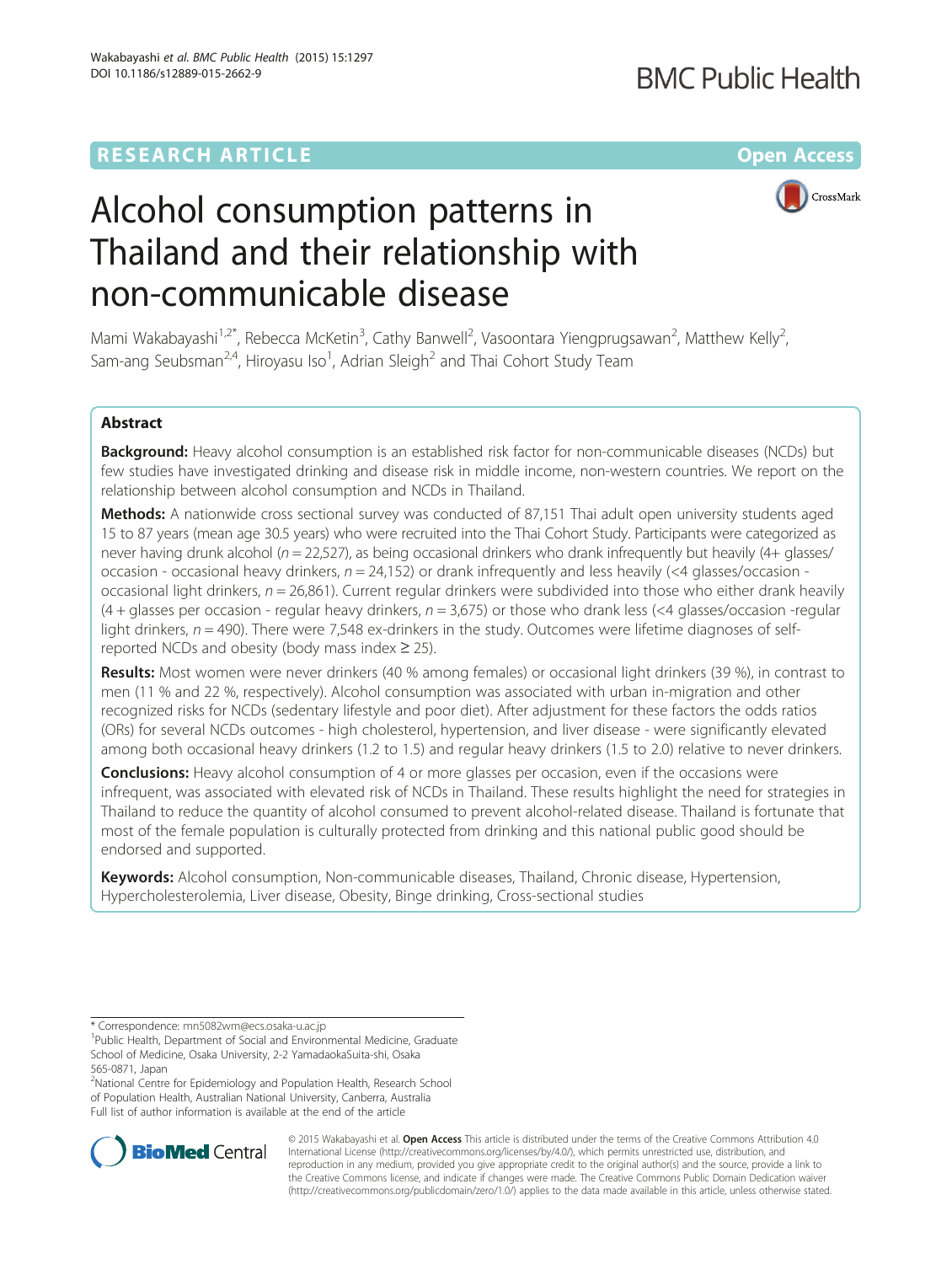#### <span id="page-1-0"></span>Background

Alcohol consumption globally accounted for an estimated 2.7 million deaths and 3.9 % of Disability Adjusted Life Years (DALYs) in 2010 [\[1](#page-8-0)]. It had a causal impact on the burden of non-communicable disease (NCDs), including several types of cancer, hypertension, ischemic heart disease, ischemic and haemorrhagic stroke and liver cirrhosis [[2, 3](#page-8-0)]. Recently, attention has turned toward understanding the impact of specific drinking patterns on these health outcomes [\[4\]](#page-8-0). For example, while light to moderate alcohol consumption may protect from ischemic heart disease [\[4, 5](#page-8-0)], heavy episodic drinking (also known as "binge drinking", or drinking in excess of 4–5 glasses on one occasion [\[6](#page-8-0)]) increases the risk of ischemic heart disease, even when usual alcohol consumption patterns are light or moderate [[4](#page-8-0)]. Similar outcomes have been observed for ischemic stroke, but less is known about the relationship between binge drinking and other health outcomes, including those which may mediate the relationship between alcohol use and cardiovascular disease risk (e.g., hypertension, high cholesterol and obesity).

Most research on alcohol and health has been conducted in Western countries [\[4\]](#page-8-0), but concern is now beginning to focus on emerging alcohol consumption in middle income countries such as Thailand [\[7](#page-8-0)]. Alcohol consumption in Thailand increased steadily from 1999 to 2008 and by 2008 was among the highest in Southeast Asia [[8\]](#page-8-0), although still lower than in most Western countries. Thai alcohol consumption differs from most western countries. Overall, consumption is lower, spirits are popular, and wine consumption is minimal but increasing [[8, 9](#page-8-0)]. The health costs of alcohol consumption in 2006 were estimated to be 2 % of GDP [\[10](#page-8-0)]. With the loss of 5.3 % of disability adjusted life years attributed to its consumption, alcohol is now the third most significant health risk for Thai men [\[11](#page-8-0)].

The health consequences of increasing drinking trends in Thailand are still incompletely understood. As consumption has increased so has mortality from liver disease as well as morbidity and mortality from traffic accidents [\[11](#page-8-0)]. However, little is understood about the impact of alcohol consumption on NCDs in Thailand. As Thailand has transitioned from a traditional subsistence economy to an urban industrial economy, NCDs, including stroke and ischemic heart disease, have increased and now rank in the top 10 causes of Thai mortality [[12\]](#page-8-0). High intensity drinking occasions, or binge drinking are a concerning pattern of alcohol consumption in Thailand [\[13\]](#page-8-0), but as yet, there has been no investigation of whether this pattern of drinking is related to NCDs [\[14](#page-8-0)].

We undertook this study to examine the relationship between alcohol consumption patterns and NCDs in Thailand. Our study focused on a large sample of adult

Open University students undertaking distance learning. They are a group of well-educated, aspirational working and middle-class Thais who are leading the way in the transition to a modern lifestyle [\[15](#page-8-0)]. They live nationwide embedded in their local communities and are of typical (modest) means, and are capable of reporting complex personal information. We document the relationship between heavy drinking occasions, or binge drinking, and various NCDs in this cohort, as well as documenting other lifestyle characteristics associated with binge drinking (including lifestyle risk factors for NCDs).

#### **Methods**

#### Generating the Thai cohort

Thai Cohort Study members were recruited in 2005 from 200,000 Sukhothai Thammathirat Open University students, adult distance learners residing throughout Thailand and remaining in their communities while studying a university course. A 20 page baseline questionnaire was mailed to participants. The questionnaire reached all students who had completed at least their first semester, with 87,151 (at least 44 %) responding. The questionnaire was developed iteratively, tested and modified in Thailand. Details of data processing procedures can be found elsewhere [\[15\]](#page-8-0). Missing responses were minimal (between 0.01 % and 3.7 % for the variables used in the current analysis.) Missing responses for alcohol consumption  $(n = 1,716)$  and those with incongruent answers ( $n = 182$ ) were excluded from analysis. For most analyses there were data for approximately 85,250 cohort members.

On recruitment, the Thai Cohort had a median age of 29 years; 54 % were female, 52 % resided in urban regions, 95 % were Buddhist and the median annual income was US\$2,550 [[15\]](#page-8-0). Respondents were similar to other Sukhothai Thammathirat Open University students [[16\]](#page-8-0). Although cohort members are more educated and somewhat younger than the general Thai population they are similar to the adult Thai population in their socio-economic level, their national geo-demographic distribution, and their religion and ethnic mix [\[15](#page-8-0)]. We analyzed these baseline data for information about frequency and quantity of alcohol consumption and wide-ranging associations with socio-demographic status, lifestyle and health status.

The study was approved by the Sukhothai Thammathirat Open University Research and Development Institute (protocol 0522/10) and the Australian National University Human Research Ethics Committee (protocol 2004344, 2009/570). Informed written consent was provided by all participants with additional verbal consent obtained from guardians for those aged under 18.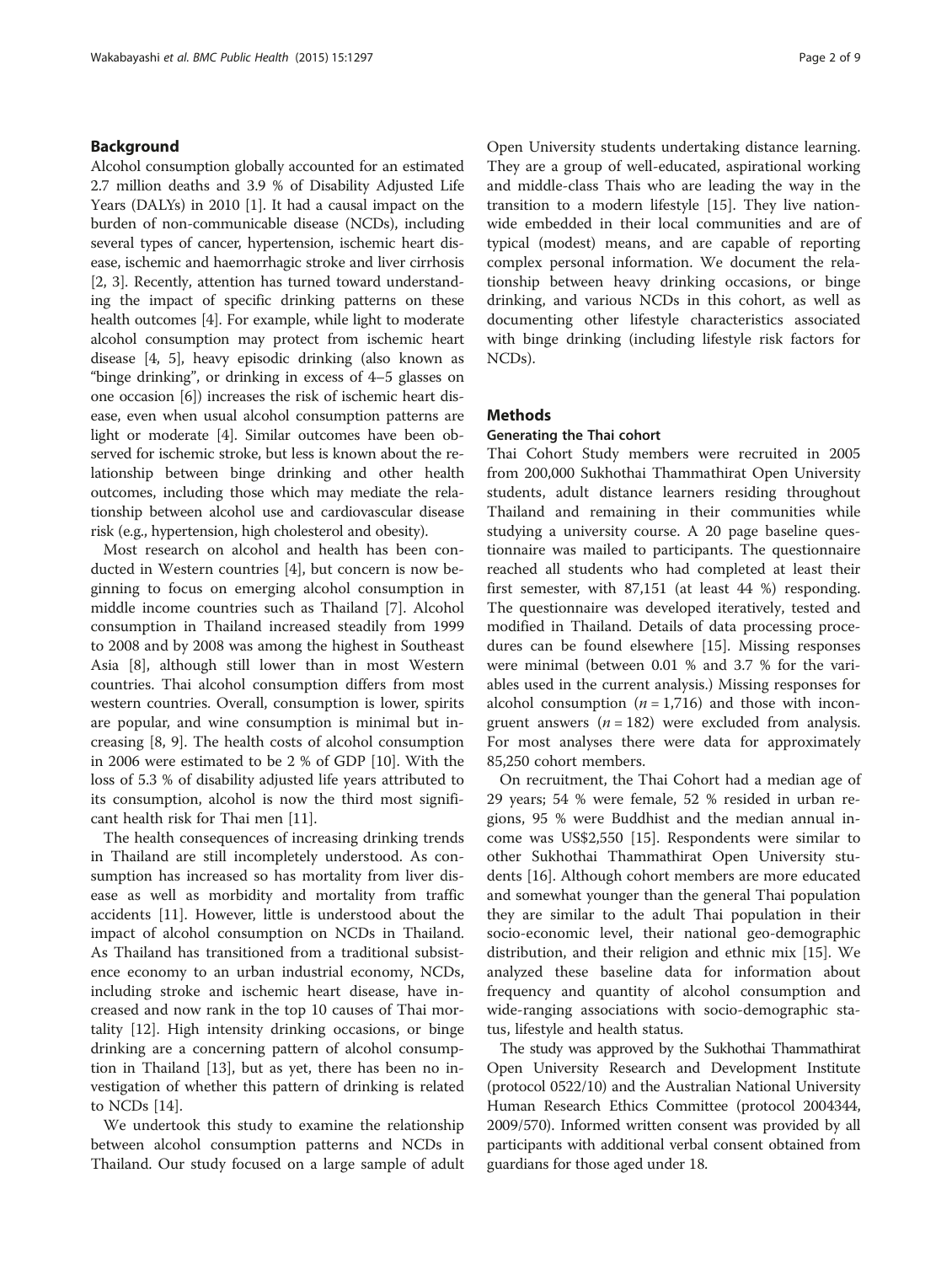#### Measures

#### Alcohol consumption patterns

Two questions on drinking alcohol replicated those used in the "Thai survey of cigarette smoking and alcohol drinking 2004" and measure typical use (not available in English). The translated Thai 2004 survey of alcohol consumption asked about glasses which are assumed to be the equivalent of Thai standard drinks.

For our study, alcohol consumption patterns were assessed using the following two questions: 1) "Have you ever drunk alcohol ('No, never', 'Occasional social drinker', 'Current regular drinker', 'Used to drink before, now stopped')?"; and, 2) "How many glasses of alcohol do/did you have in one sitting when you are/were drinking ('less than 2 glasses', '2–3 glasses', '4–5 glasses', '6 glasses or more'<sup>1</sup>)?".

Participants who answered "No, never" in the first question were "never drinkers" ( $n = 22,527$ ) and those who answered "Used to drink before, now stopped" were "ex-drinkers"  $(n = 7,548)$ . The current drinkers (i.e. remaining participants) were classified based on whether or not they drank 4 or more glasses on a single occasion, because this indicates drinking to intoxication in a Thai person [[17](#page-8-0)] and corresponds to international definitions of binge drinking [\[6](#page-8-0)]. This yielded four categories of current drinkers: "occasional light drinkers"  $(n = 26,861)$  who drank less than 4 glasses per occasion; "regular light drinkers" ( $n = 490$ ) who drank less than 4 glasses per occasion; "occasional heavy drinkers" ( $n = 24,152$ ) who reported drinking 4+ glasses per occasion; "regular heavy drinkers" ( $n = 3,675$ ) who drank 4+ glasses per occasion.

#### Disease

Occurrence of NCDs was established by presenting a list of 25 health conditions to respondents and asking "… whether you have ever been told by a doctor that you have this condition (please tick all that apply)". Health conditions included "hypertension", "high cholesterol" and "liver disease". Several health conditions associated with alcohol consumption were excluded from the analysis because there were too few cases to analyse with multivariable logistic regression (cancer, cerebrovascular disease and diabetes) [\[18](#page-8-0)]. Self-reported hypertension has been investigated in the cohort and found to be of high sensitivity and good overall accuracy [\[19](#page-8-0)].

Body mass index (BMI) was calculated using selfreported height and weight [weight(kg)/height  $(m)^2$ ] and categorized using suggested Asian cut-points for obesity (overweight 23 to < 25, obese  $\geq$  25) [\[20](#page-8-0)]. Validity of self-reported height and weight has been confirmed in a group of STOU students who were comparable to the cohort [[21\]](#page-8-0).

#### Demographics and lifestyle factors

The questionnaire included demographic variables (age, sex, area of residence, income, prior education, working status, marital status and religion), and lifestyle variables (smoking, food preference and physical activity). Urbanization ('countryside' vs. 'city/town') was assessed based on the participant's current residence and urban migration was based on change from the participant's residence at age 10–12 years (urban-urban, urbancountry, country-urban, country-country). Food preferences included average serves per day of vegetables and fruit and typical frequency of eating food/desserts with coconut milk (< monthly, 1–3 times per month, 1–2 times per week, 3 or more times per week) and deep fried food (< monthly, 1–3 times per month, 1–2 times per week, 3 or more times per week). Physical activity measures included the typical number of strenuous exercise sessions per week (defined as more than 20 min of exercise with rapid heartbeat, e.g. heavy lifting, digging, aerobics or fast bicycling, running, soccer, takraw), and time spent sitting per day. The usual number of hours of sleep was counted.

#### Statistical analysis

All analyses were performed with SAS 9.3 software. The distribution of drinking patterns was cross tabulated with socio-demographic and behavioral variables with trends for proportions and means evaluated by the Cochran-Armitage and Kruskal Wallis tests, respectively. Ex-drinkers were not included for the trend test, because the Cochran-Armitage trend test is suitable for tables with ordered columns indicating the dosage level. The prevalence of each NCD by drinking patterns was examined using the chi-square test. For each NCD, multivariate logistic regression models were used to calculate odds ratios (ORs) and 95 % confidence intervals (CIs) for each drinking category relative to never drinkers. Model 1 adjusted for age and sex, model 2 adjusted for age, sex and demographic variables and model 3 adjusted for age, sex, demographic variables and lifestyle variables. (Table [3](#page-6-0) shows results for the 3 models). All tests were two-sided and significance was set at p < 0.05.

#### Results

#### Alcohol consumption in Thai cohort members

Overall 65 % of the cohort were occasional or regular drinkers. This included 78 % of males and 53 % of females. Twenty six percent of the cohort had never drunk alcohol, this being much more common for women (43 %) than men (13 %) while 9 % were ex-drinkers.

The distribution of alcohol consumption patterns among the participants is shown in Table [1.](#page-3-0) Larger quantities of alcohol consumed was strongly associated with tobacco use: current smoking was reported by 1 % of never drinkers, 4 % of occasional light drinkers, 19 %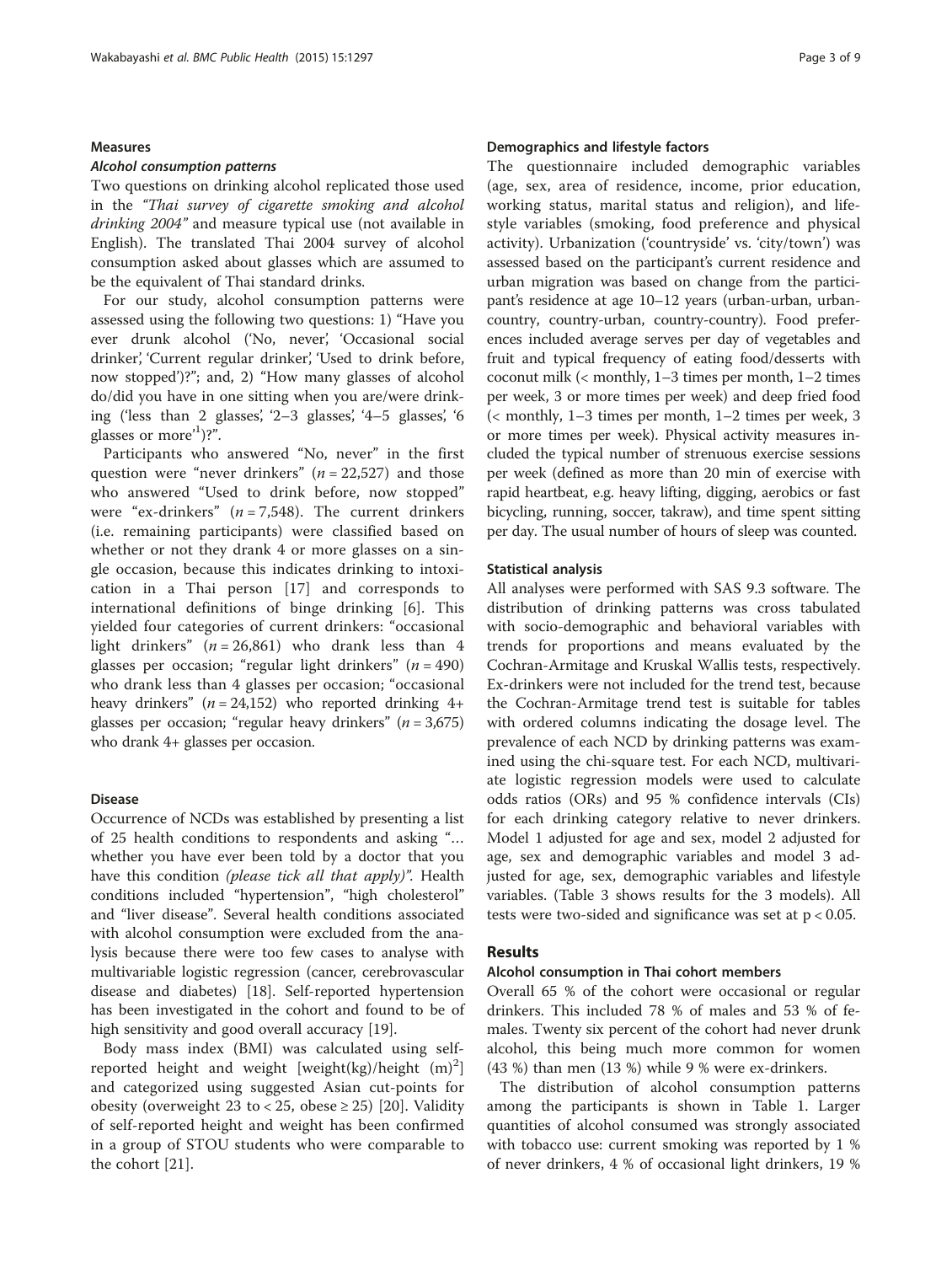<span id="page-3-0"></span>**Table 1** Distribution of individual attributes by alcohol consumption categories ( $n = 85,253$ )

|                         | Never drinkers<br>$(n = 22,527)$ | Occasional light<br>drinkers ( $n = 26,861$ ) | Occasional heavy<br>drinkers ( $n = 24,152$ ) | Regular heavy<br>drinkers ( $n = 3,675$ ) | p for trend | Ex-drinkers<br>$(n = 7,548)$ |
|-------------------------|----------------------------------|-----------------------------------------------|-----------------------------------------------|-------------------------------------------|-------------|------------------------------|
| Age(yrs): mean (SD)     | 29.3 (8.3)                       | 30.2 (8.1)                                    | 30.7 (7.7)                                    | 33.7 (7.9)                                | < .0001     | 32.3 (9.2)                   |
| Sex                     |                                  |                                               |                                               |                                           |             |                              |
| Men                     | 18                               | 32                                            | 74                                            | 94                                        | < .0001     | 57                           |
| Women                   | 82                               | 68                                            | 26                                            | 6                                         | < .0001     | 43                           |
| Education level, %      |                                  |                                               |                                               |                                           |             |                              |
| <= High school          | 48                               | 45                                            | 51                                            | 52                                        | < .0001     | 55                           |
| Diploma/certificate     | 26                               | 29                                            | 28                                            | 26                                        | 0.07        | 22                           |
| $>$ = University        | 26                               | 26                                            | 22                                            | 22                                        | < .0001     | 23                           |
| Income(Baht), %         |                                  |                                               |                                               |                                           |             |                              |
| $\leq$ =7000            | 53                               | 42                                            | 34                                            | 21                                        | < .0001     | 45                           |
| 7001-20000              | 38                               | 48                                            | 54                                            | 63                                        | < .0001     | 42                           |
| >20000                  | 9                                | $10$                                          | 10                                            | 16                                        | < .0001     | 13                           |
| Marital status, %       |                                  |                                               |                                               |                                           |             |                              |
| Single                  | 62                               | 56                                            | 49                                            | 36                                        | < .0001     | 50                           |
| Living with partner     | 3                                | 5                                             | 7                                             | $\overline{7}$                            | < .0001     | 6                            |
| Married                 | 35                               | 39                                            | 44                                            | 57                                        | < .0001     | 44                           |
| Region, %               |                                  |                                               |                                               |                                           |             |                              |
| Bangkok                 | 18                               | 18                                            | 16                                            | 15                                        | < .0001     | 17                           |
| Central/East            | 33                               | 31                                            | 29                                            | 29                                        | < .0001     | 29                           |
| North                   | 13                               | 18                                            | 23                                            | 23                                        | < .0001     | 19                           |
| Northeast               | 17                               | 21                                            | 23                                            | 22                                        | < .0001     | 24                           |
| South                   | 20                               | 12                                            | 9                                             | 10                                        | < .0001     | 10                           |
| Urban migration, %      |                                  |                                               |                                               |                                           |             |                              |
| Country-Country         | 47                               | 43                                            | 43                                            | 39                                        | < .0001     | 42                           |
| Country-Urban           | 27                               | 33                                            | 34                                            | 34                                        | < .0001     | 31                           |
| Urban-Urban             | 22                               | 19                                            | 19                                            | 22                                        | < .0001     | 21                           |
| Public sector worker, % | 44                               | 46                                            | 53                                            | 59                                        | < .0001     | 45                           |
| Job type, %             |                                  |                                               |                                               |                                           |             |                              |
| Professional/Manager    | 18                               | 18                                            | 17                                            | 19                                        | 0.007       | 18                           |
| Skilled/Manual worker   | 20                               | 21                                            | 23                                            | 23                                        | < .0001     | 22                           |
| Office assistant        | 42                               | 42                                            | $20\,$                                        | 36                                        | < .0001     | 36                           |
| Religion                |                                  |                                               |                                               |                                           |             |                              |
| <b>Buddhist</b>         | 87                               | 97                                            | 98                                            | 98                                        | < .0001     | 94                           |
| Islam                   | 10                               | $\mathbf{1}$                                  | $0.8\,$                                       | 0.4                                       | < .0001     | $\mathbf{3}$                 |
| Smoking, %              |                                  |                                               |                                               |                                           |             |                              |
| Never smoker            | 97                               | 85                                            | 50                                            | 18                                        | < .0001     | 53                           |
| Current smoker          | $\mathbf{1}$                     | $\overline{4}$                                | 19                                            | 39                                        | < .0001     | 12                           |
| Ex-smoker               | $\mathbf{1}$                     | 9                                             | 28                                            | 38                                        | < .0001     | 32                           |
| Coconut milk, %         |                                  |                                               |                                               |                                           |             |                              |
| < monthly               | 14                               | 13                                            | 13                                            | 17                                        | 0.10        | 15                           |
| 1-3 times/month         | 32                               | 34                                            | 33                                            | 34                                        | 0.40        | 33                           |
| 1-2 times/week          | 31                               | 31                                            | 31                                            | 27                                        | 0.07        | 28                           |
| 3 or more times/week    | 23                               | $22\,$                                        | 24                                            | 22                                        | 0.02        | 25                           |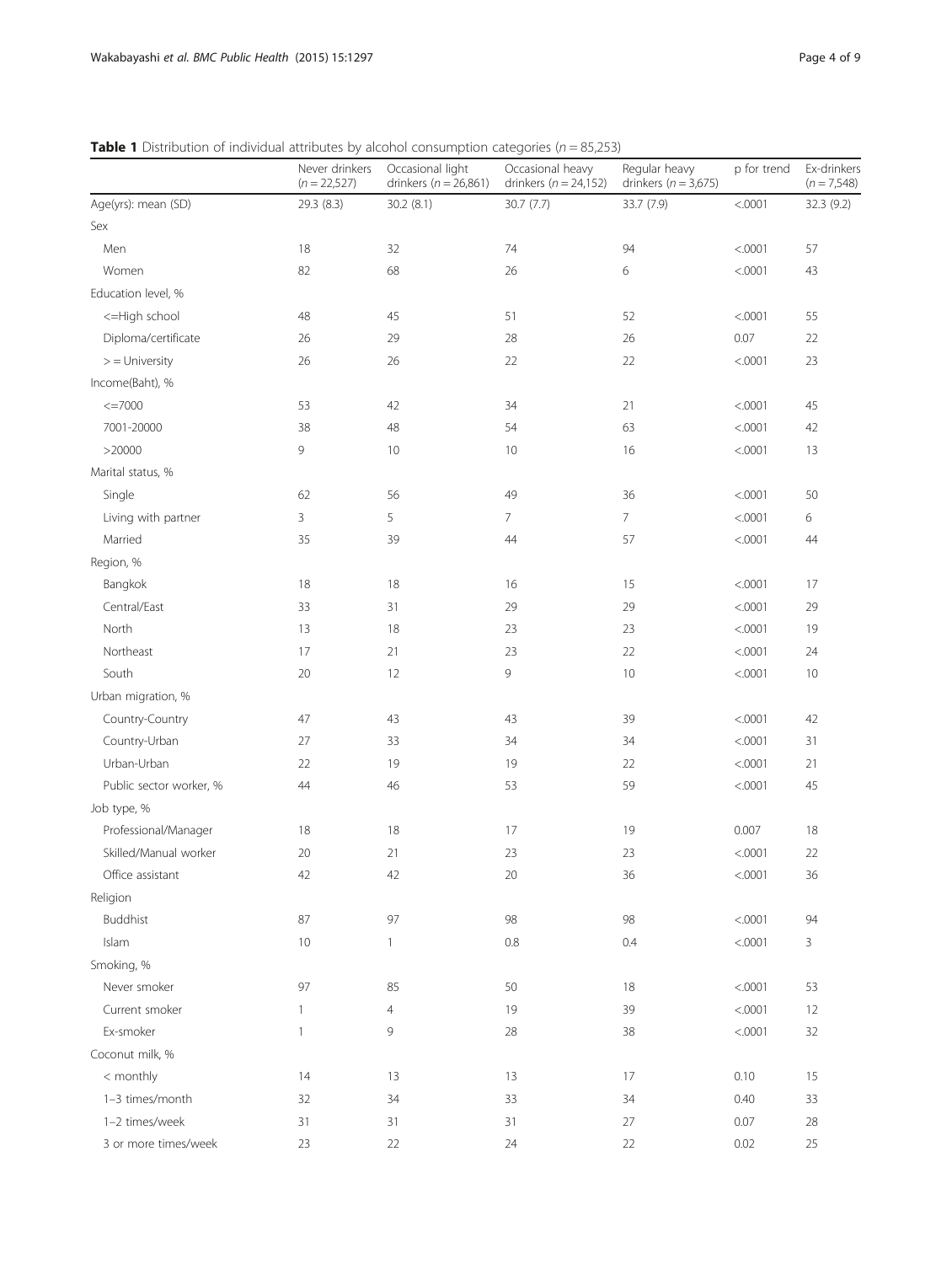| Deep fried food, %                          |          |          |          |          |          |          |
|---------------------------------------------|----------|----------|----------|----------|----------|----------|
| <3 times/month                              | 18       | 17       | 14       | 11       | < .0001  | 19       |
| 1-2 times/week                              | 31       | 32       | 30       | 26       | < .0001  | 30       |
| 3-6 times/week                              | 35       | 38       | 41       | 44       | < 0.0001 | 35       |
| Daily                                       | 16       | 14       | 15       | 19       | 0.15     | 16       |
| Vegetable, mean serves/day (SD)             | 2.0(1.7) | 1.9(1.5) | 1.9(1.6) | 1.8(1.5) | < .0001  | 1.9(1.6) |
| Fruit, mean serves/day (SD)                 | 3.1(2.5) | 2.8(2.4) | 2.6(2.4) | 2.0(2.0) | < .0001  | 2.7(2.5) |
| Strenuous exercise, mean<br>times/week (SD) | 1.6(3.2) | 1.7(3.3) | 2.2(3.3) | 2.1(3.1) | < .0001  | 1.9(3.2) |
| Hours sleeping/day, mean (SD)               | 6.9(2.3) | 6.9(2.3) | 6.9(2.2) | 7.0(2.2) | 0.007    | 6.9(2.3) |
| Watching TV, mean hours/day (SD)            | 3.0(1.9) | 2.9(1.8) | 3.0(1.9) | 3.0(1.9) | < .0001  | 2.8(1.9) |
| Sitting, mean hours/day (SD)                | 6.5(3.9) | 6.6(3.9) | 6.4(3.8) | 6.2(3.7) | < .0001  | 6.7(3.9) |

**Table 1** Distribution of individual attributes by alcohol consumption categories ( $n = 85,253$ ) (Continued)

Light drinkers consumed < 4 glasses/occasion; heavy drinkers consumed 4+ glasses per occasion. Occasional vs. regular drinking reflected self-report of being an "occasional social drinker" vs. "current regular" drinker respectively. Numbers given are column percentages. Percentages for job status, religion, smoking and urban migration do not add to 100 % due to the other choices (not shown) in these categories

of occasional heavy drinkers and 39 % of regular heavy drinkers. Urban migration was also associated with heavier alcohol consumption. Higher levels of alcohol consumption were seen in the North region. Lower alcohol consumption was related to living in the south of Thailand, being Muslim and having a low income. For men, greater alcohol consumption was associated with working in the public sector and being married, whereas drinking by women was more common among younger unmarried women who were living with their partner and who were living in Bangkok.

Consuming 4+ glasses per occasion (i.e., occasional heavy drinkers and regular heavy drinkers) showed a small but significant association with other health risks for NCDs, including poor diet, with lower fruit and vegetable intake and more frequent consumption of deep fried food (Table [1\)](#page-3-0). The positive association between higher alcohol consumption and more exercise/ lower sitting time was mainly found amongst men. Analyzing this association separately for men and women showed a small but significant relationship between greater alcohol consumption and sedentary behavior (more time sitting, watching television and less time doing strenuous exercise; analyses not shown) for both sexes.

#### Alcohol patterns and disease

NCDs affected up to one-fifth of participants included in this analysis and were more common among men than women (Table [2](#page-5-0)). The prevalence of high cholesterol, high blood pressure, liver disease and obesity increased with greater alcohol consumption among men. For women the same pattern was noted for NCDs, although data for women drinkers were sparse.

As shown in Table [3,](#page-6-0) associations between alcohol consumption patterns and NCDs were analyzed using 3

progressive models of confounder adjustment. After adjustment for age and sex (model 1), both occasional heavy drinkers and regular heavy drinkers had greater odds of all NCDs compared to never drinkers. These relationships persisted after adjustment for other demographic factors (model 2). The final model further adjusted for lifestyle factors (model 3). In model 3, occasional heavy drinkers had a small increase in the risk of hypertension, and high cholesterol (OR  $\approx$  1.2), while regular heavy drinkers had a slightly larger increase in the risks of these non-communicable diseases (OR  $\approx$ 1.5). The odds ratios for liver disease were elevated with all three patterns of alcohol consumption, from 1.2 for occasional light drinkers to 1.5 for occasional heavy drinkers and 2.0 for regular heavy drinkers (Table [3](#page-6-0)).

#### **Discussion**

In this large sample of transitional Thais, who are leading the way to modern lifestyles nationwide, we found higher prevalence alcohol consumption than among the general Thai population, with 78 % of men and 53 % of women reporting current drinking (cf. corresponding figures of 48 % and 13 % for the 2007 Thai National Household Survey for Substance and Alcohol Use [\[13](#page-8-0)]). This suggests that although average alcohol consumption is lower in Thailand than in Western countries [\[22](#page-8-0)], drinking alcohol may have become relatively more common among this aspirational working and middle-class section of the adult Thai population.

Within this cohort, both occasional and regular heavy drinking (4+ glasses on a single occasion) were associated with increased odds of important non-communicable diseases (high cholesterol, hypertension, liver disease and obesity). Ex-drinkers had higher ORs of liver disease compared to current drinkers in the fully adjusted model [OR 2.13 95 % CI 1.79–2.15]. This result may reflect reverse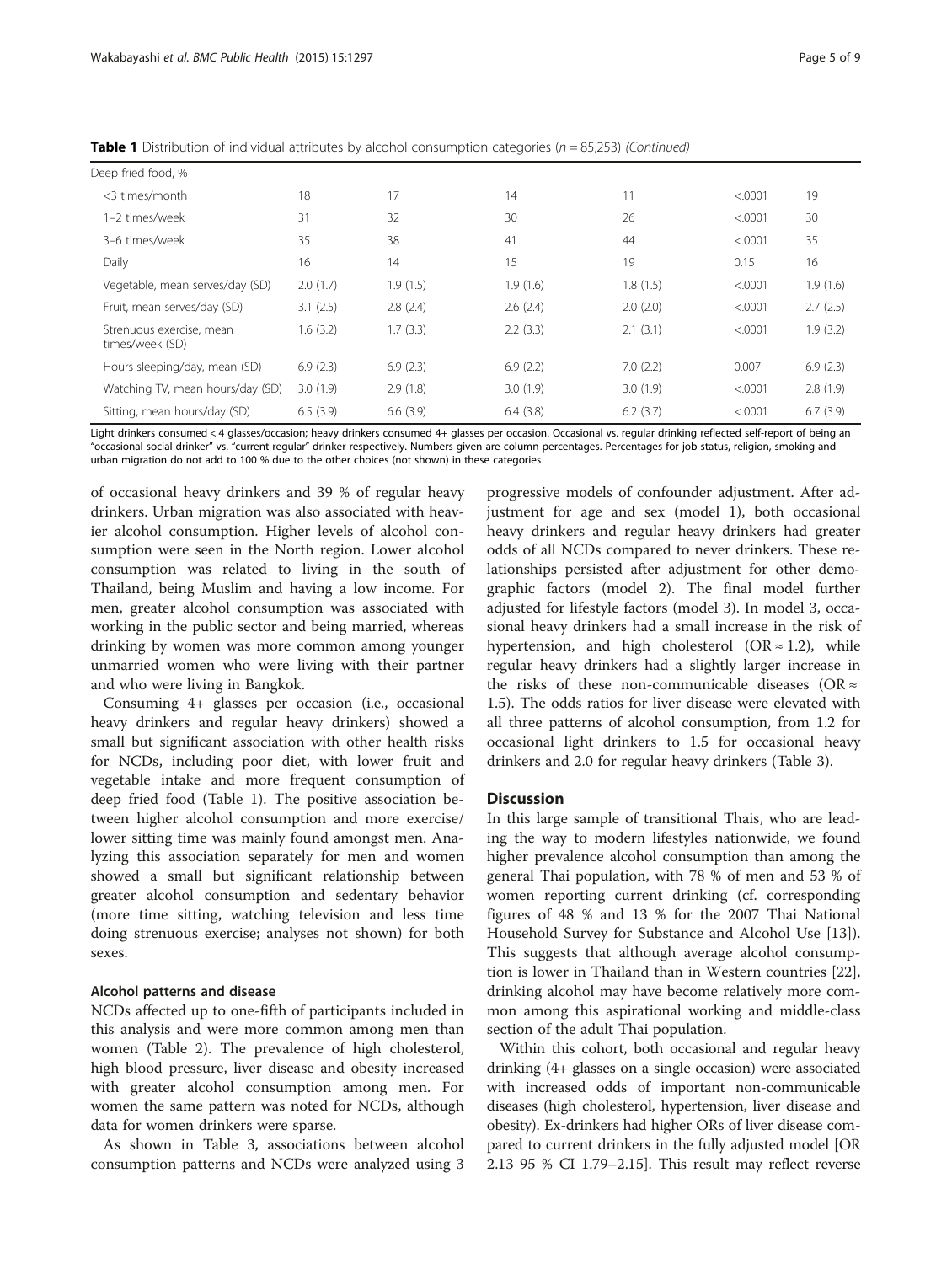| NCD outcome x Sex   |      | Drinking category | p-value                      | Total                        |                           |             |         |            |
|---------------------|------|-------------------|------------------------------|------------------------------|---------------------------|-------------|---------|------------|
|                     |      | Never drinker     | Occasional<br>light drinkers | Occasional<br>heavy drinkers | Regular<br>heavy drinkers | Ex-drinkers |         |            |
| <b>Men</b>          |      |                   |                              |                              |                           |             |         |            |
| High cholesterol    | n(%) | 308(8)            | 956 (11)                     | 2,099(12)                    | 610 (18)                  | 560(13)     | < .0001 | 4,605 (12) |
| High blood pressure | n(%) | 220(5)            | 515(6)                       | 1,158(6)                     | 336 (10)                  | 387 (9)     | < .0001 | 2,671(7)   |
| Obesityb            | n(%) | 787 (19)          | 1,692 (20)                   | 4,059(23)                    | 1,041 (30)                | 999 (24)    | < .0001 | 8,689 (22) |
| Liver disease       | n(%) | 127(3)            | 347(4)                       | 951(5)                       | 298 (9)                   | 351(8)      | < .0001 | 2,105(5)   |
| Women               |      |                   |                              |                              |                           |             |         |            |
| High cholesterol    | n(%) | 1,134(6)          | 1,145(6)                     | 307(5)                       | 21(9)                     | 227(7)      | < .0001 | 2,841(6)   |
| High blood pressure | n(%) | 467(3)            | 461(3)                       | 165(3)                       | 10(4)                     | 104(3)      | 0.162   | 1,209(3)   |
| Obesityb            | n(%) | 1,876 (10)        | 1,653 (9)                    | 664 (11)                     | 21(9)                     | 375 (12)    | < .0001 | 4,596 (10) |
| Liver disease       | n(%) | 281(2)            | 381(2)                       | 177(3)                       | 8(3)                      | 105(3)      | < .0001 | 953(2)     |
|                     |      |                   |                              |                              |                           |             |         |            |

<span id="page-5-0"></span>Table 2 Number of cases and prevalence (%) of non-communicable disease and injury by alcohol consumption patterns<sup>a</sup>

<sup>a</sup>Light drinkers consumed < 4 glasses/occasion; heavy drinkers consumed 4+ glasses per occasion. Occasional vs. regular drinking reflected self-report of being an "occasional social drinker" vs. "current regular" drinker respectively <sup>b</sup>  $\mathrm{^{b}BMl}$  > 25Kg/m<sup>2</sup>

Sample size of alcohol categories by sex: Men (n = 38,700), never drinkers 4,077, occasional light drinkers 8,630, occasional heavy drinkers 17,840, and regular

heavy drinkers 3,441; Women (n = 46,550), never drinkers 18,453, occasional light drinkers 18,229, occasional heavy drinkers 6,311, and regular heavy drinkers 234

causation if people stopped drinking after being diagnosed with liver disease. Because this is a cross-sectional analysis, it is not possible to infer a causal relationship between drinking and NCDs, although we were able to show that this association persisted after statistical adjustment for a wide-range of demographic factors and lifestyle risk factors for NCDs (including exercise and eating habits). Consistent with previous research, drinking alcohol was strongly associated with tobacco smoking [[14\]](#page-8-0). We also found that drinking was associated with sedentary behaviour, poor diet, and urban migration, all of which are symptomatic of a health transition to an affluent urbanised lifestyle, which corresponds with the leading causes of mortality in Thailand now being due to chronic disease [\[15](#page-8-0)].

These findings suggest that consumption of four or more glasses of alcohol, even occasionally, may be an important modifiable risk factor for NCDs in Thailand. This pattern of binge drinking has been previously recognized as a potentially risky in Thailand [\[13\]](#page-8-0), particularly among younger Thai males [\[14](#page-8-0)]. In this study, we have shown that it is, in addition, a potential contributor to the increasing prevalence of NCDs in Thailand. Elevated rates of dyslipidemia, hypertension and obesity among occasional and regular heavy drinkers could increase the rate of mortality from coronary heart disease or cerebrovascular disease, which are leading causes of death in Thailand [\[23](#page-8-0)].

The burden of alcohol-related disease is growing in non-western middle income countries and Thailand is a good example of the dynamics and trends that drive the accompanying health-risk transition. Consistent with previous research, we found that alcohol intake was associated with

greater BMI in heavy drinkers [\[24](#page-8-0), [25\]](#page-8-0), whereas BMI remained low among light drinkers [\[25, 26\]](#page-8-0). Heavy drinkers are likely to be more obese because alcohol has a high energy content of 7.1 kcal/g, but has little nutritional value. Our findings are also consistent with previous research showing a dose-response effect of alcohol consumption with hypertension [\[27](#page-8-0)–[29\]](#page-8-0). These previous studies have found that the increase in blood pressure is related to the amount of pure alcohol intake, regardless of the type of alcohol beverage consumed [[30](#page-8-0), [31](#page-8-0)] or genetic factors governing alcohol metabolism [\[32, 33\]](#page-8-0). Other research has found that "binge drinking" (2.2 g/kg in controlled circumstances) increases ambulatory blood pressure [\[34](#page-8-0)], risk of cardiovascular mortality [[35](#page-8-0)], HDL-cholesterol and triglyceride levels [\[36\]](#page-8-0). However, research on the effects of binge drinking on NCD risk is still limited and our study suggests that even occasional binge drinking of 4 or more glasses per occasion may increase the risk of these NCDs.

Health promotion strategies could target consumption of 4+ glasses per occasion which was found among Thai men particularly those from the North and Northeast regions of the country. Drinking in this region is characterized by domestically produced spirits (including the local spirit Lao Khao) and beer, and is an entrenched component of the local lifestyle [[37](#page-8-0)]. Although social norms around drinking in this region are likely to be a barrier to reducing alcohol consumption; negative attitudes held about drunken behaviour may be a helpful in preventing alcohol-related harms [[37\]](#page-8-0). The alcohol industry, domestic and international, may push the other way [\[38](#page-8-0)].

Drinking was less common among Thai women, reflecting cultural standards. It could also reflect women's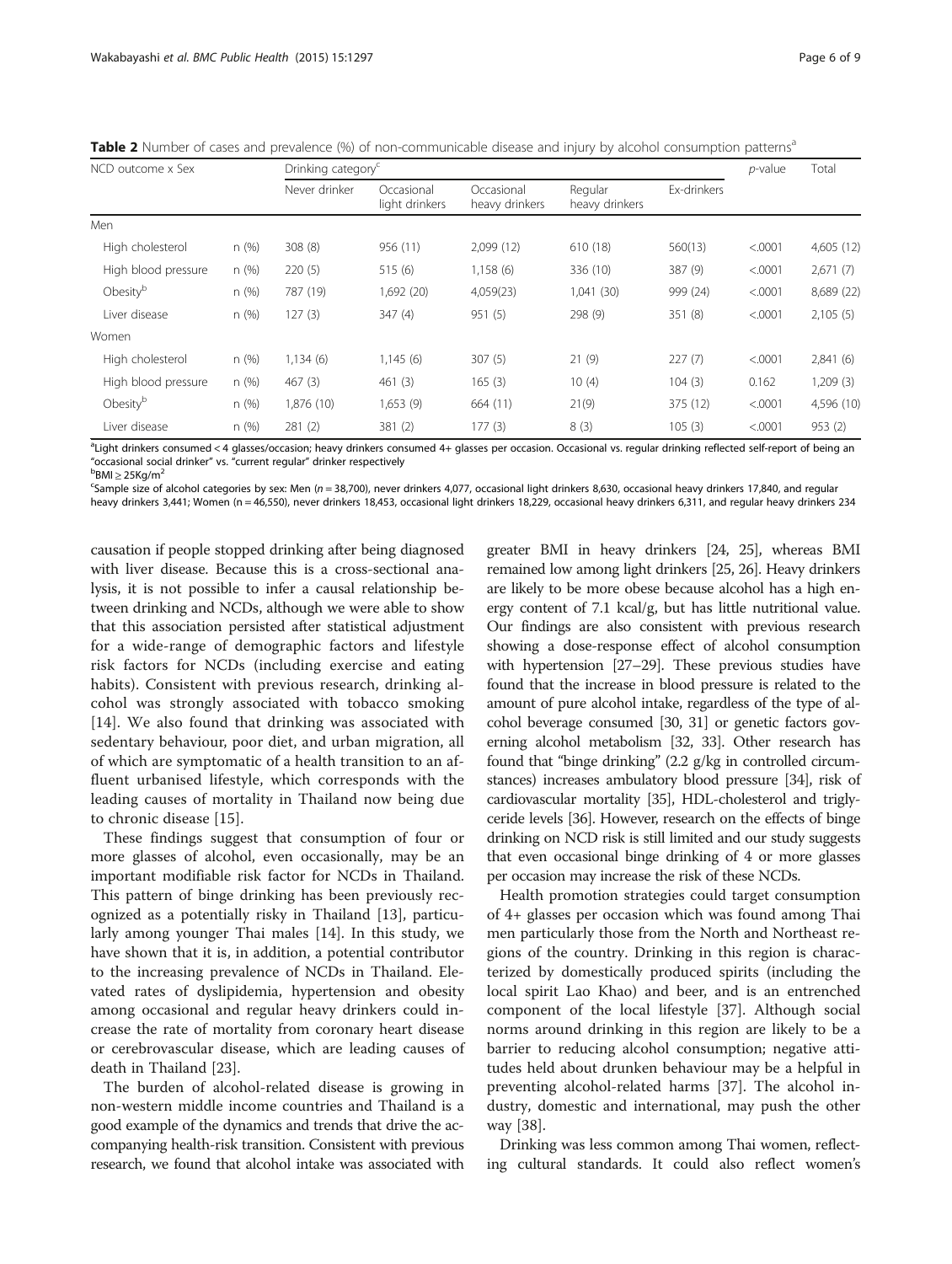| Occasional light drinkers | Model 1   |                 |           | Model 2   |                 |           | Model 3   |                 |           |
|---------------------------|-----------|-----------------|-----------|-----------|-----------------|-----------|-----------|-----------------|-----------|
|                           | <b>OR</b> | 95 % CI         | $P$ value | <b>OR</b> | 95 % CI         | $P$ value | <b>OR</b> | 95%CI           | $P$ value |
| High cholesterol          | 1.13      | $(1.05 - 1.22)$ | 0.002     | 1.07      | $(0.97 - 1.16)$ | 0.11      | 1.06      | $(0.96 - 1.16)$ | 0.18      |
| High blood pressure       | 1.00      | $(0.90 - 1.11)$ | 0.99      | 1.01      | $(0.90 - 1.14)$ | 0.84      | 1.02      | $(0.90 - 1.15)$ | 0.82      |
| Obesity                   | 0.89      | $(0.84 - 0.94)$ | < .0001   | 0.93      | $(0.87 - 0.99)$ | 0.03      | 0.92      | $(0.86 - 0.98)$ | 0.01      |
| Liver disease             | 1.32      | $(1.16 - 1.49)$ | < .0001   | 1.25      | $(1.09 - 1.44)$ | 0.002     | 1.23      | $(1.06 - 1.42)$ | 0.006     |
| Occasional heavy drinkers | Model 1   |                 |           | Model 2   |                 |           | Model 3   |                 |           |
|                           | <b>OR</b> | 95 % CI         | $P$ value | <b>OR</b> | 95 % CI         | $P$ value | <b>OR</b> | 95%CI           | $P$ value |
| High cholesterol          | 1.38      | $(1.27 - 1.49)$ | < .0001   | 1.21      | $(1.11 - 1.33)$ | < .0001   | 1.19      | $(1.08 - 1.32)$ | 0.0005    |
| High blood pressure       | 1.23      | $(1.10 - 1.37)$ | 0.0002    | 1.22      | $(1.08 - 1.38)$ | 0.0002    | 1.18      | $(1.03 - 1.35)$ | 0.02      |
| Obesity                   | 1.16      | $(1.10 - 1.23)$ | < .0001   | 1.16      | $(1.08 - 1.24)$ | < .0001   | 1.08      | $(0.99 - 1.16)$ | 0.06      |
| Liver disease             | 1.80      | $(1.59 - 2.04)$ | < .0001   | 1.58      | $(1.37 - 1.83)$ | < .0001   | 1.46      | $(1.25 - 1.71)$ | < .0001   |
| Regular heavy drinkers    | Model 1   |                 |           | Model 2   |                 |           | Model 3   |                 |           |
|                           | OR        | 95 % CI         | $P$ value | OR        | 95 % CI         | $P$ value | <b>OR</b> | 95%CI           | $P$ value |
| High cholesterol          | 1.92      | $(1.70 - 2.15)$ | < .0001   | 1.57      | $(1.38 - 1.79)$ | < .0001   | 1.50      | $(1.31 - 1.73)$ | < .0001   |
| High blood pressure       | 1.63      | $(1.41 - 1.89)$ | < .0001   | 1.66      | $(1.41 - 1.95)$ | < .0001   | 1.54      | $(1.29 - 1.85)$ | < .0001   |
| Obesity                   | 1.48      | $(1.35 - 1.62)$ | < .0001   | 1.46      | $(1.32 - 1.61)$ | < .0001   | 1.26      | $(1.13 - 1.41)$ | < .0001   |
| Liver disease             | 2.76      | $(2.34 - 3.25)$ | < .0001   | 2.36      | $(1.96 - 2.83)$ | < .0001   | 2.03      | $(1.66 - 2.48)$ | < .0001   |
| Ex-drinkers               | Model 1   |                 |           | Model 2   |                 |           | Model 3   |                 |           |
|                           | <b>OR</b> | 95 % CI         | $P$ value | OR        | 95 % CI         | $P$ value | <b>OR</b> | 95%CI           | $P$ value |
| High cholesterol          | 1.10      | $(0.99 - 1.22)$ | 0.07      | 1.18      | $(1.06 - 1.33)$ | 0.004     | 1.15      | $(1.02 - 1.30)$ | 0.02      |
| High blood pressure       | 1.29      | $(1.13 - 1.46)$ | 0.0001    | 1.34      | $(1.16 - 1.56)$ | < .0001   | 1.24      | $(1,06 - 1.46)$ | 0.009     |
| Obesity                   | 1.03      | $(0.95 - 1.11)$ | 0.53      | 1.11      | $(1.01 - 1.21)$ | 0.02      | 1.05      | $(0.95 - 1.15)$ | 0.37      |
| Liver disease             | 2.39      | $(2.08 - 2.76)$ | < .0001   | 2.34      | $(1.99 - 2.75)$ | < .0001   | 2.13      | $(1.79 - 2.53)$ | < .0001   |

<span id="page-6-0"></span>Table 3 Multivariate logistic regression models<sup>a</sup> showing Odds Ratio (OR) linking alcohol category<sup>b</sup> (relative to never drinkers) to NCD outcomes

a Model 1: Adjusted sex and age Model 2: Further adjusted for education, income, occupation, marital status, urban-rural residence, region and religion Model 3: Further adjusted for lifestyle factors (smoking, food/dessert with coconut milk, deep fried food, vegetable and fruit intake, frequency of strenuous exercise, hours sleeping, hours watching TV hours, hours sitting). <sup>b</sup>Drinking categories (see [Methods\)](#page-1-0) are shown in footnote for Table [2](#page-5-0)

reduced capacity to metabolise alcohol, especially low hepatic activity of alcohol dehydrogenase and aldehyde dehydrogenase [[39](#page-8-0)], and low gastric alcohol dehydrogenase activities [\[40](#page-8-0)]. Preventative strategies could aim to maintain this low-drinking status, avoiding the poor health outcomes in Western cultures [\[41\]](#page-8-0). Women in the study who drank occasionally and heavily (4+ glasses/ session) generally belonged to a younger generation who had adopted modern urbanized lifestyles. They tended to be unmarried but living with their partner, middle income earners living in Bangkok and those who had adopted other modern health behaviors (e.g., smoking, unhealthy diets). These women were of child-bearing age, indicating a need to publicize existing guidelines on drinking during pregnancy [[9](#page-8-0)]. The up-take of drinking among younger Thai women mirrors Western cultures, where greater drinking among women reflects their greater economic participation and more tolerant social norms around drinking among women [\[41, 42\]](#page-8-0).

#### Strengths and limitations

A limitation of the study is that it relies on self-reported health outcomes and self-reported consumption of alcohol. The alcohol consumption items we used replicate questions from the "Thai survey of cigarette smoking and alcohol drinking 2004"<sup>1</sup>. This survey used a Thai word that directly translates into 'glasses' in English rather than other types of containers such as bottles, or "drinks". Consequently, we can estimate and compare respondents' alcohol consumption but we are unable to determine their absolute alcohol intake. From our measures we derived categories for drinking patterns that relate to health outcomes in other studies [[4\]](#page-8-0).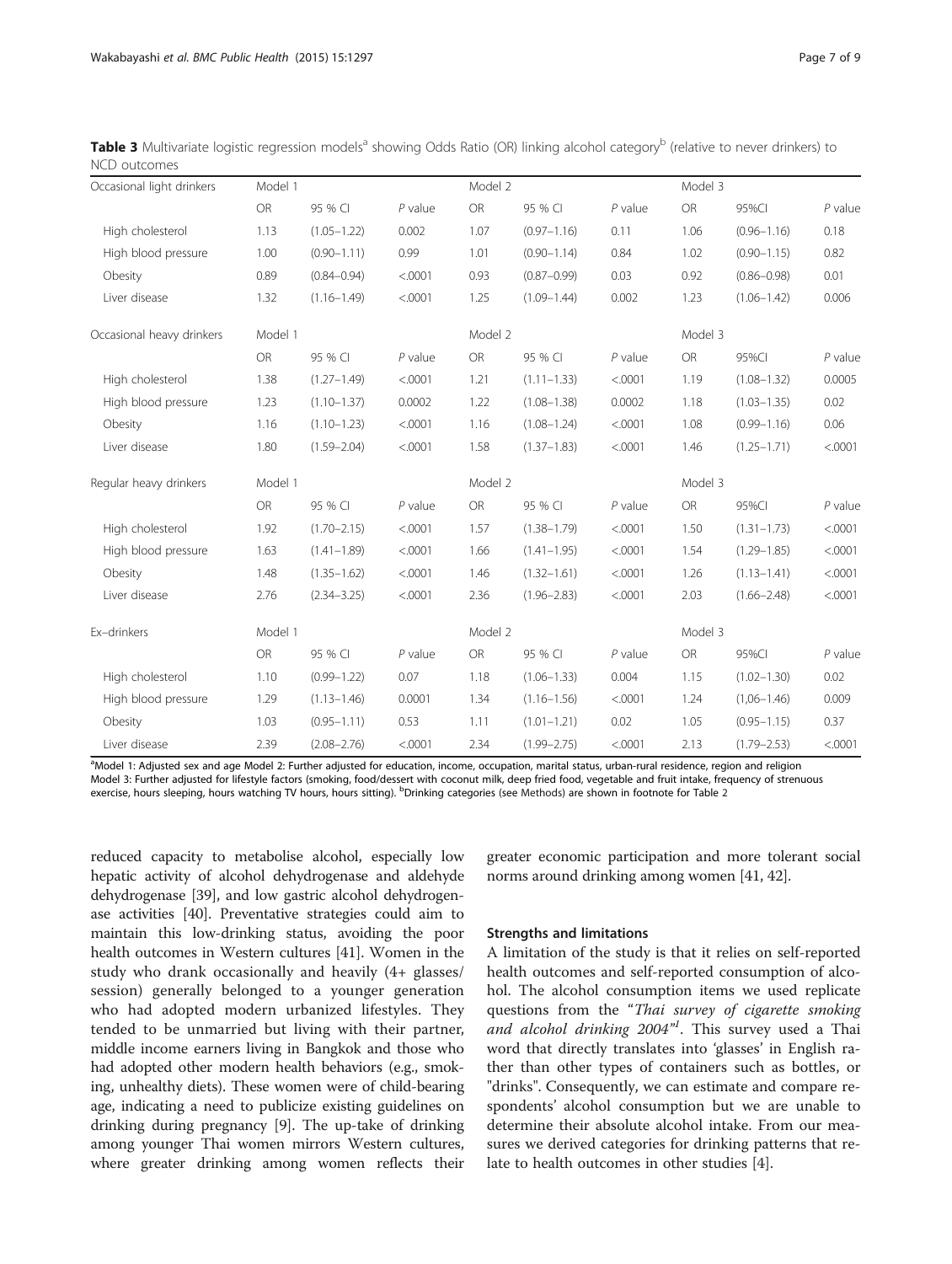Face to face interviews with picture prompts enable quantification of alcohol consumption, but our study was too large and our participants too dispersed for such interviews. Over the years, different standard drinks and measurement approaches have been used to obtain selfreported alcohol consumption making comparisons across studies and countries difficult [\[43](#page-8-0), [44](#page-8-0)].

We aimed to investigate links between drinking and NCDs with special interest in binge-drinking. We were able to rank respondents for intake frequency, but could not make precise measures of volume. While our selfreported categories are imperfect, they do identify heavy drinkers and our outcome data support that. Also we found cultural norms around regular or frequent drinking and noted those who are at risk. Furthermore, our current analytic categories of "occasional" and "regular" drinkers are compatible with those according to the Alcohol Use Disorders Identification Test (AUDIT), a widely used, internationally validated tool of the World Health Organization. Indeed, two AUDIT categories combined ("monthly or less" and "2 to 4 times a month") are commensurate with our category of "occasional" drinking [\[45\]](#page-8-0).

The time frame is important when analyzing relationships between alcohol consumption and NCDs. Drinking behaviour is changeable during the life course and it takes time to develop NCDs. Our cross-sectional study focused on alcohol consumption patterns in 2005 and the detectable relationships between these drinking patterns and some NCDs. Causal linkage of alcohol intake and NCDs requires longitudinal study and has been discussed above (see Alcohol patterns and disease).

A particular advantage of this study is that the Thai Cohort Study participants are distance learning students, a sophisticated group adept at responding to postal questionnaires. Self-report in the Thai Cohort Study has been validated for several measures including height and weight, and hypertension [[19](#page-8-0), [21](#page-8-0)]. Due to the small number of women in our study in the heavy drinking category, we have not stratified our results by gender, although significant gender differences are discussed.

Although the Thai Cohort Study is not chosen to directly represent the Thai population, being younger and better educated, it taps into a group of Thais who are community embedded, and generally reflective of the Thai population in terms of other social and economic characteristics [\[15, 16\]](#page-8-0). Health transitions seen within this cohort of educational achievers indicate the future direction of the Thai population. Alcohol consumption was higher than found in the Thai National Alcohol Survey. Aside from our sample reflecting a more aspirational group of Thais who may be likely to have higher levels of alcohol consumption than the general population, several differences between the methods used in the Thai cohort study and the national survey may account for this discrepancy. The national survey assessed alcohol use in the past 30 days, and it included adolescents below the legal age for drinking (12–65 years), both of which would have resulted in lower prevalence estimates. The face-to-face interviews used in the national survey may have also elicited under estimates of alcohol consumption due to embarrassment about heavy drinking in the Thai culture, especially among women.

#### Conclusions

We conclude that both occasional and regular heavy alcohol consumption is associated with the growing burden of non-communicable disease in Thailand. There is an opportunity to prevent the burden that alcohol has placed on many Western cultures [[46](#page-8-0)]. While men are most at risk, it may also be useful to target Thai women who have not yet taken up harmful patterns of drinking with health promotion campaigns. In Thailand, alcohol prevention initiatives could reinforce cultural norms which protect people from harmful alcohol consumption. The Thai experience provides an important lesson for other middle income countries transitioning toward more affluent, often more Western, ways of life.

#### **Endnotes**

<sup>1</sup>The word 'glasses' is used throughout this paper to mean glasses of alcohol

#### Competing interests

The authors declare that they have no competing interests.

#### Authors' contributions

MW conceptualised the study with inputs from RM, VS and CB. MW developed the study design, analyzed the data, interpreted results, wrote the first draft of the manuscript, responded to editorial comments, and prepared the final manuscript for submission. RM was consulted on data analysis, study design, interpretation of results, and reviewed and commented on manuscript drafts. AS and SS led the Thai Cohort Study. CB, MK, IS and AS provided advice on the data analysis, provide references, and revised and commented on manuscript drafts.AS and SS edited the final drafts. All authors read and approved the final manuscript.

#### Acknowledgements

The authors appreciate the staff at the Sukhothai Thammathirat Open University who assisted with student contact and the Sukhothai Thammathirat Open University students who are participating in the cohort study. We also thank Dr. Bandit Thinkamrop and his team from Khon Kaen University for support on initial data processing. The Thai Cohort study was supported by the International Collaborative Research Grants Scheme with joint grants from the Welcome Trust UK (GR071587MA) and the Australian National Health and Medical Research Council (268055), and as a global health grant from the National Health and Medical Research Council (585426). The work was supported by the Osaka University Scholarship for Short-term Overseas Research Activities 2013.

#### Thai Cohort Study Team

Thailand: Jaruwan Chokhanapitak, Suwanee Khamman, Suttinan Pangsap, Janya Puengson, Wimalin Rimpeekool, Sam-ang Seubsman, Boonchai Somboonsook, Duangkae Vilainerun, Cha-aim Pachanee, Arunrat Tangmunkolvorakul, Benjawan Tawatsupa. Australia: Chris Bain, Emily Banks, Cathy Banwell, Janneke Berecki-Gisolf, Bruce Caldwell, Gordon Carmichael, Tarie Dellora, Jane Dixon, Sharon Friel, David Harley, Susan Jordan, Matthew Kelly, Tord Kjellstrom, Lynette Lim, Rod McClure, Anthony McMichael, Adrian Sleigh, Lyndall Strazdins, Tam Tranh, Vasoontara Yiengprugsawan, Jiaying Zhao.